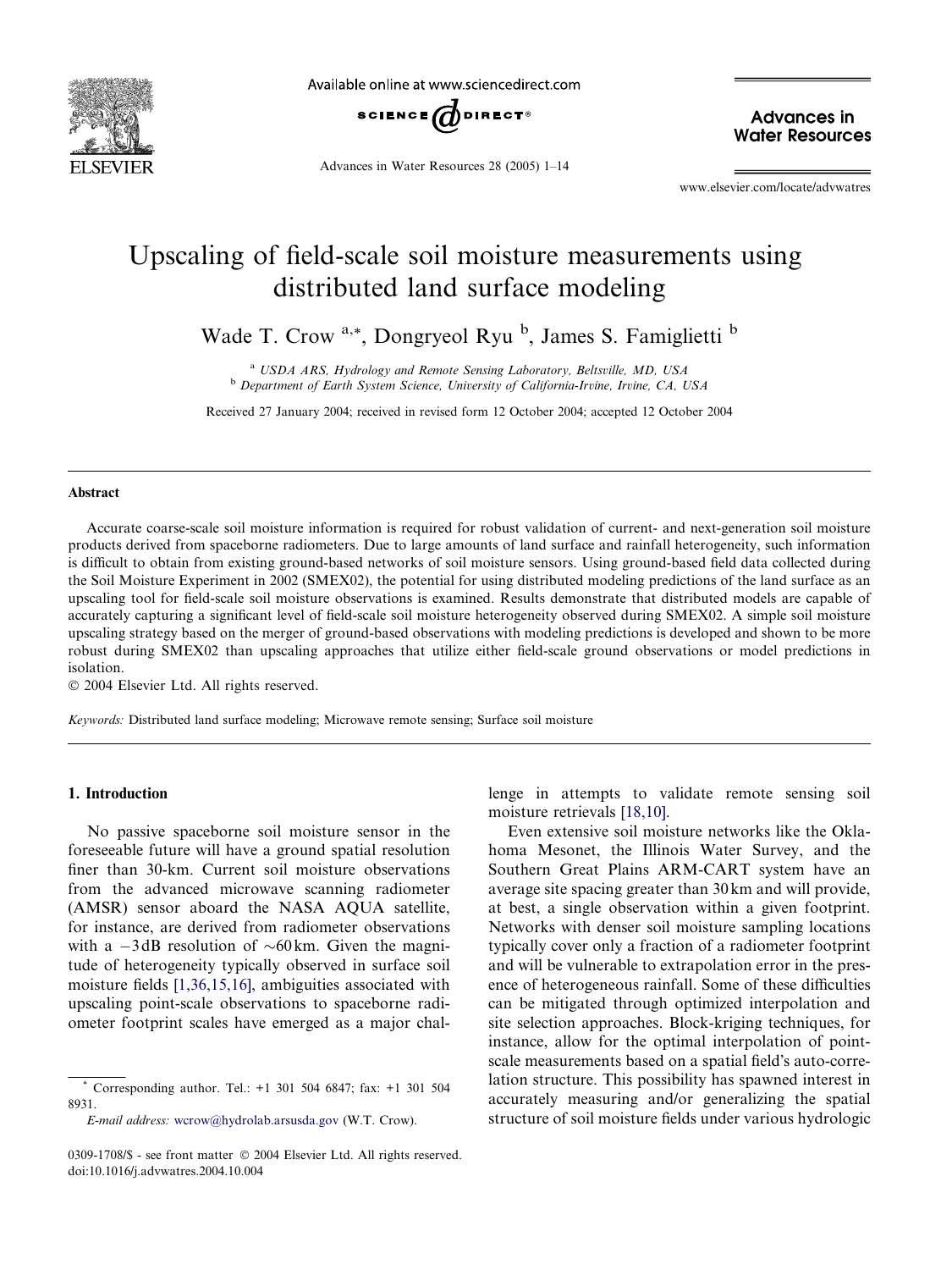conditions [\[12,40,38,25\].](#page-13-0) There is also growing evidence that surface soil moisture fields, due to the static influence of soil, vegetation, and topography, exhibit temporally persistent spatial patterns at local scales  $\leq 5 \text{ km}$ ) [\[37,18,26,22\]](#page-13-0). Such persistence, or time stability, can be exploited by selecting measurement sites which consistently reflect soil moisture conditions over a wider geographic area. However, the upscaling skill of timestability methodologies is reduced by the impact of spa-tially heterogeneous rainfall [\[10\]](#page-13-0) which may reduce it's effectiveness when applied within coarser footprint scales  $(>10 \,\mathrm{km})$ .

In addition to ground-based networks, an alternative source of surface soil moisture is distributed land surface modeling. Such models can synthesize spatially distributed rainfall, land use, soil, and topographic maps to produce surface soil moisture predictions over large-spatial areas. Because they are distributed in nature, these predictions do not suffer from the same spatial support and sampling density inadequacies as ground-based networks. However, the use of unconstrained model output as a source of validation data is likely to be problematic. Reasons for skepticism include well-known errors in spatial patterns of observed rainfall [\[34\]](#page-13-0) and soil texture fields [\[44\]](#page-13-0) typically used to force models, difficulties surrounding proper model calibration and parameter identification [\[4,20,21\],](#page-12-0) and the inability of current observing systems to measure some key model inputs (e.g. wind speed and relative humidity) at fine spatial scales  $(<10 \text{ km})$ . In addition, absolute levels of modeled soil moisture have been shown to be highly model dependent [\[24,13\].](#page-13-0) This implies that model representation of relative space/time patterns may be more meaningful than predictions of absolute soil moisture magnitudes. However, to date, relatively few validation studies have focused explicitly on evaluating spatially distributed predictions from land surface models [\[19\].](#page-13-0)

A third possibility are approaches based on a combination of distributed modeling and local soil moisture observations. A range of possible strategies exist including data assimilation and model calibration strategies. But the basis of each is the presumption that model output, at the very least, contains basic spatial information about the relative relationship between soil moisture at a given measurement location and spatially averaged soil moisture within some larger regional area. If this is true, the relative spatial patterns predicted by the model can be integrated with sparse ground-based observations to improve estimates of footprint-scale soil moisture averages. Such integrated estimates will be more accurate than unconstrained model predictions if the relative patterns of soil moisture predicted by models prove more robust to modeling uncertainty than predictions of absolute soil moisture.

Intensive soil moisture sampling conducted during the Soil Moisture Experiment in 2002 (SMEX02) between June 25 and July 12, 2002 in central Iowa provides an unique opportunity to test aspects of this hypothesis and examine the potential role of land surface modeling in upscaling local soil moisture observations. Specifically, this analysis will evaluate the degree to which a land surface hydrology model can accurately reproduce surface (0–6 cm) soil moisture heterogeneity and spatial patterns observed in extensive ground-based soil moisture observations made during SMEX02. Basic upscaling strategies that use TOPLATS simulations to upscale local-scale observations to footprint-scale (>30 km) soil moisture means will be evaluated based on their potential as validation strategies for coarsescale spaceborne soil moisture retrievals. As a first step, this analysis will focus primarily on upscaling field-scale (800m) soil moisture observations. However, prospects for upscaling point-scale observations will also be discussed.

#### 2. Land surface modeling

Land surface modeling was based on TOPmodelbased Land Atmosphere Transfer Scheme (TOPLATS) [\[14,28\]](#page-13-0) predictions over the  $6378 \text{ km}^2$  regional domain displayed in [Fig. 1](#page-2-0). A model grid size of 90-m, requiring approximately 800,000 individual pixels, was used for all simulations. Several modifications were made to the model relative to the baseline version described in [\[28\]](#page-13-0). Most critically, the two-layer soil water balance was expanded to four layers. Calculations of diffusive and gravity drainage fluxes retain the same numerical form. However, these fluxes are now calculated for each of four soil layers and simultaneously balanced using a semi-implicit numerical scheme. The modification requires new user inputs of depths for the top three soil layers (the fourth soil layer is bounded at the bottom by a dynamic water table depth) and the specification of areal rooting fractions in all four layers. Results for the new four-layer version of TOPLATS are also reported in [\[11\].](#page-13-0)

A second modification was made to allow for the calculation of separate soil and canopy contributions to evapotranspiration within TOPLATS grid elements. Previous versions of TOPLATS required that grid elements be characterized as either solely bare soil or solely vegetated with direct soil evaporation neglected in vegetated pixels. In reality, soil evaporation plays a significant role in determining surface soil moisture under sparse canopies and between crop rows. To capture this, total grid cell evapotranspiration  $(E_T)$  was calculated as:

$$
E_{\rm T} = f_{\rm v} T + (1 - f_{\rm v}) E, \tag{1}
$$

where  $f_v$  is the vegetated fraction of the grid cell, T is the transpiration calculated from the vegetated fraction of grid cell, and  $E$  is direct soil evaporation from the bare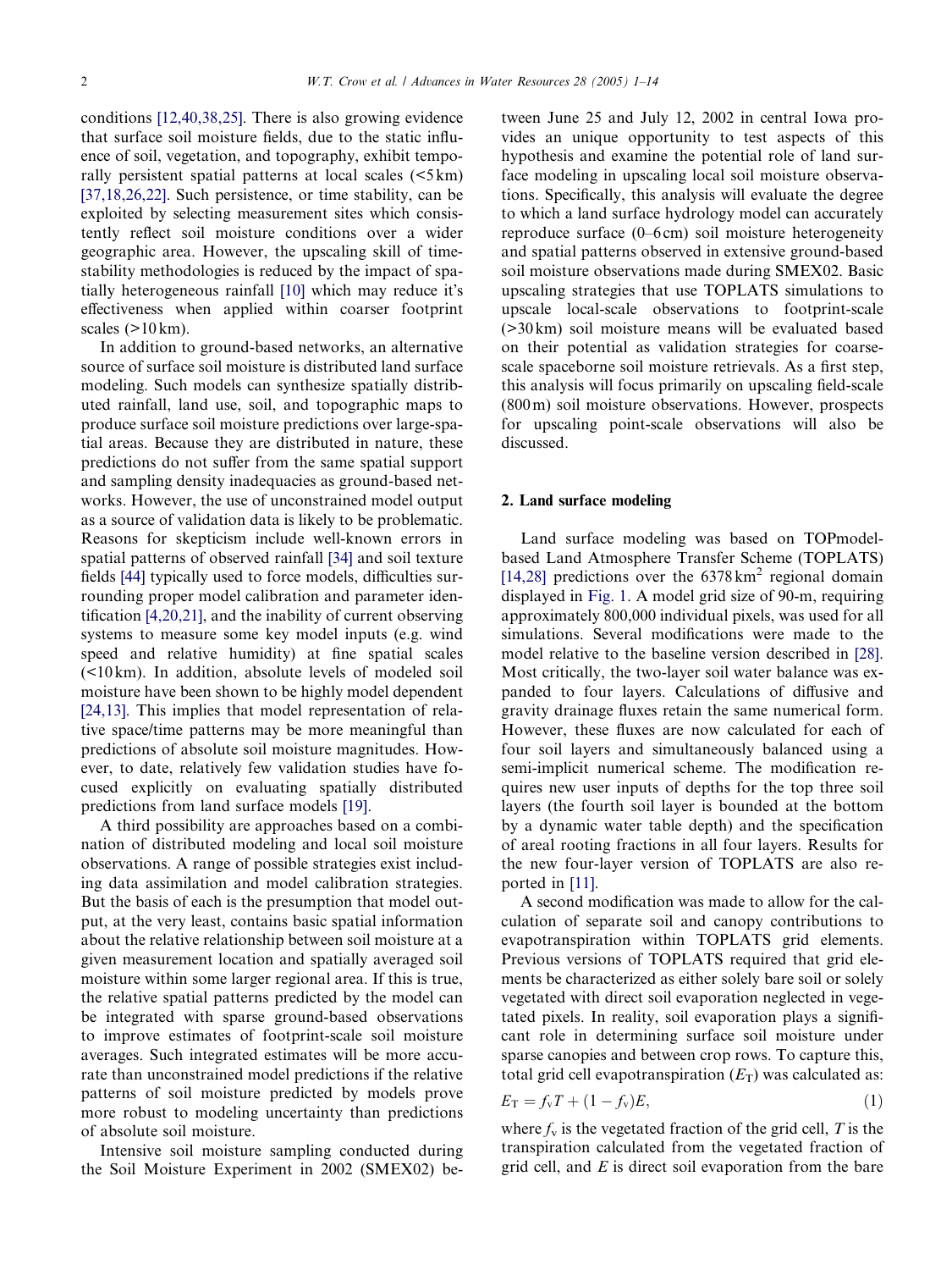<span id="page-2-0"></span>

Fig. 1. Location of the TOPLATS modeling and SMEX02 regional sampling domain.

soil portion of the grid cell. Vegetated fraction is calculated from normalized difference vegetation index (NDVI) observations and the approach of [\[7\]](#page-13-0) which predicts:

$$
f_{\rm v} = 1 - \left(\frac{\rm NDVI - NDVI_{\rm min}}{\rm NDVI_{\rm max} - NDVI_{\rm min}}\right)^p.
$$
 (2)

Variables  $NDVI_{min}$  and  $NDVI_{max}$  are the maximum and minimum NDVI values observed within a scene. Within scene variability is assumed to be sufficient such that these values accurately represent NDVI levels for full vegetative cover  $(f_v = 1)$  and bare soil  $(f_v = 0)$  conditions. The parameter  $p$  is formally defined as a function of leaf angle distribution and solar radiation extinction within the canopy, however it is often calibrated within a typical range of between 0.5 and 0.7.

Bare soil evaporation  $(E)$  is calculated using the soil resistance approach described in [\[28\].](#page-13-0) Transpiration  $(T)$  is calculated as:

$$
T = \min\left(T_{\text{p}}, \sum_{i=i}^{4} \rho_i T_{\text{max}_i}\right),\tag{3}
$$

where  $T_{\text{max}}$  is the maximum rate of transpiration sustainable given the moisture status of soil layer i,  $\rho_i$  is the relative fraction of root area within layer *i*, and  $T_p$ is the potential transpiration [\[41\]](#page-13-0). Based in part on observed leaf area index (LAI) magnitudes,  $T_p$  is calculated following the Jarvis-type approach presented in [\[28\].](#page-13-0) Following [\[14\],](#page-13-0)  $T_{\text{max}}$  is based on the approach of [\[42\]](#page-13-0):

$$
T_{\max_i} = \frac{\psi(\theta_i) - \psi_c}{r_s(\theta_i) + r_p},\tag{4}
$$

where  $\psi$  is the soil water matrix potential at saturation  $\theta$ ,  $\theta_i$  is the soil moisture in layer i,  $\psi_c$  is the critical soil moisture potential at which plant wilting begins,  $r<sub>s</sub>$  is the soil resistivity to water flow into the roots, and  $r_p$ is the internal plant resistivity to water flow. Soil resistivity  $(r<sub>s</sub>)$  is typically modeled as:

$$
r_{\rm s} = \alpha/K(\theta_i),\tag{5}
$$

where  $\alpha$  is a root geometry parameter with dimensions of length and  $K$  is the hydraulic conductivity of the soil. Bare soil evaporation was modeled as described in [\[28\]](#page-13-0) except, following [\[32\],](#page-13-0) an additional resistance term was added to the aerodynamic resistance in the TOPL-ATS bare soil evaporation  $(E)$  calculation (Eq. (15) in [\[28\]\)](#page-13-0) to parameterize aerodynamic resistance immediately above the bare soil surface. As in [\[28\],](#page-13-0) the expression of [\[27\]](#page-13-0) was used to model bare soil resistance to vapor flow:

$$
R_{\rm vs} = a \exp(-b\theta_1/\theta_{\rm fc}),\tag{6}
$$

where  $\theta_{\text{fc}}$  is the soil field capacity (at  $-0.1$  bars),  $\theta_1$  is surface (6cm) soil moisture, and  $a$  and  $b$  are calibrated parameters that [\[27\]](#page-13-0) recommend to be  $3.8113 \times$  $10^4$ s m<sup>-1</sup> and 13.515, respectively.

# 2.1. Model forcing data

Model forcing data (e.g. surface air temperature, relative humidity, wind speed, and air pressure) were derived from regional meteorological stations shown in [Fig. 2](#page-3-0). Interpolation of station observations was performed using  $r^{-2}$  weighting, where r is the distance between a given station and a given pixel. Within the Walnut Creek watershed sampling area, spatial precipitation maps were calculated using  $r^{-2}$  spatial interpolation of hourly observations from the Walnut Creek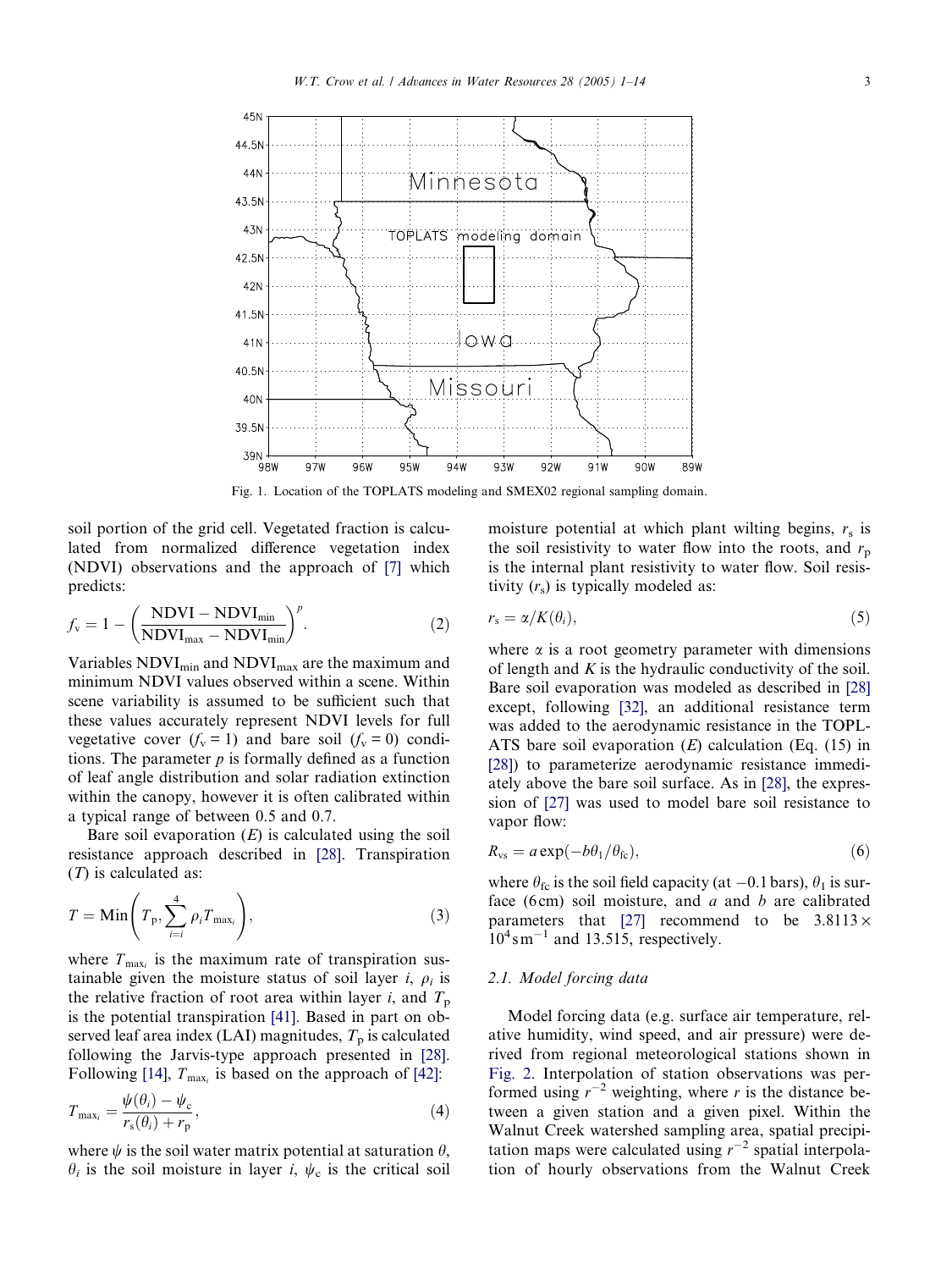<span id="page-3-0"></span>

Fig. 2. Location of SMEX02 ground sampling and measurement locations in and around the TOPLATS regional modeling domain. Intensive ground sampling and meteorological observations are available within the Walnut Creek watershed area.

watershed rain gauge network (see Fig. 2). Rain gauge observations in the watershed are usually dense and likely lead to higher rainfall accuracies than is typically achievable in operational rainfall products within the United States. In areas inside of the modeling domain but outside of the watershed sampling area (see [Figs. 1](#page-2-0) [and 2](#page-2-0)), 4-km Stage IV precipitation observations, derived from merging ground-based weather radar observations and relatively sparse rain gauge measurements, were used. A land cover classification for the region was derived from 30-m Thematic Mapper (TM) imagery acquired on May 14, July 1, and July 17, 2002. The classification was then aggregated from 30- to 90-m based on the most common land cover within each 90-m pixel. Road surfaces were neglected in this aggregation and no attempt was made to model them. However, due to artificial widening of roadways in the original 30-m classification, some 90-m pixels contained only surfaces classified as road. In these cases, a (non-road) land cover was randomly selected from one of the four cardinal directions and used to replace the road classification. High-resolution (30-m) NDVI maps of the areas were calculated using cloud-free TM over passes on June 23 and July 1, 2002. These maps were aggregated to 90m and georeferenced to the TOPLATS modeling grid. Soil texture maps of the domain were acquired from the Iowa Soil Properties and Interpretations Database created by Iowa State University in cooperation with the USDA and Iowa Department of Agriculture and Land Stewardship. A topographic index map for the region [\[3\]](#page-12-0) was derived from a 90-m USGS digital elevation map (DEM). Based on this DEM, the regional domain was subdivided into 113 separate watersheds with an average size of about  $56 \text{ km}^2$ . Separate distributed TOPLATS simulations were run on a 90-grid within each watershed. Soil moisture imagery was then reconstructed by merging predictions from each watershed.

### 2.2. Model parameters

Like most land surface models, TOPLATS requires the specification of a large number of model parameters to run in a distributed manner. Fortunately, intensive ground-based sampling of vegetation, soil, and micrometeorology during SMEX02 provides much better guidance for parameter selection than would normally be available. Corn and soybean land cover constitute 47% and 38% of the model domain, respectively. Vegetation characteristics within these classes were very dynamic during the course of SMEX02. To capture this, corn and soybean leaf area index (LAI), plant height (h), and effective rooting depth  $(Z_{\text{eff}})$  parameters used for TOPLATS simulations were varied on a weekly basis according to [Fig. 3.](#page-4-0) LAI and  $h$  values were taken from vegetation sampling performed within the Walnut Creek Watershed during the course of the experiment. Values of  $Z_{\text{eff}}$ , defined as the depth above which 80% of plant roots are found, were based on consideration of corn and soybean growth stage during the experiment and typical seasonal root development for both crops. Relative fractions of rooting area in each of the model's four vertical layers were calculated by assuming an exponential decay of root area density with depth. Fol-lowing [\[17\],](#page-13-0) the root spacing parameter  $\alpha$  in [\(5\)](#page-2-0) was calculated using the empirical expression  $0.0013/Z<sub>eff</sub>$  where both  $\alpha$  and  $Z_{\text{eff}}$  are in meters. Roughness lengths for momentum and heat transfer were assumed to  $h/10$ and h/100 respectively, and zero plane displacement height  $(D)$  was set to  $2h/3$  [\[23,2\].](#page-13-0) Fractional vegetation covers  $(f_v)$  were derived using [\(2\)](#page-2-0) and TM NDVI observations. Since typical internal plant resistances  $(r_p)$  for crops vary between  $5.0 \times 10^8$  and  $1.0 \times 10^9$  s [\[41\],](#page-13-0) an averaged value of  $7.5 \times 10^8$ s was used for corn and soybean.

Significant non-crop land cover types in the model domain include grass (9% of total area) and tree (4% of total area) cover types. Vegetation cover within non-crop areas was parameterized as being static in time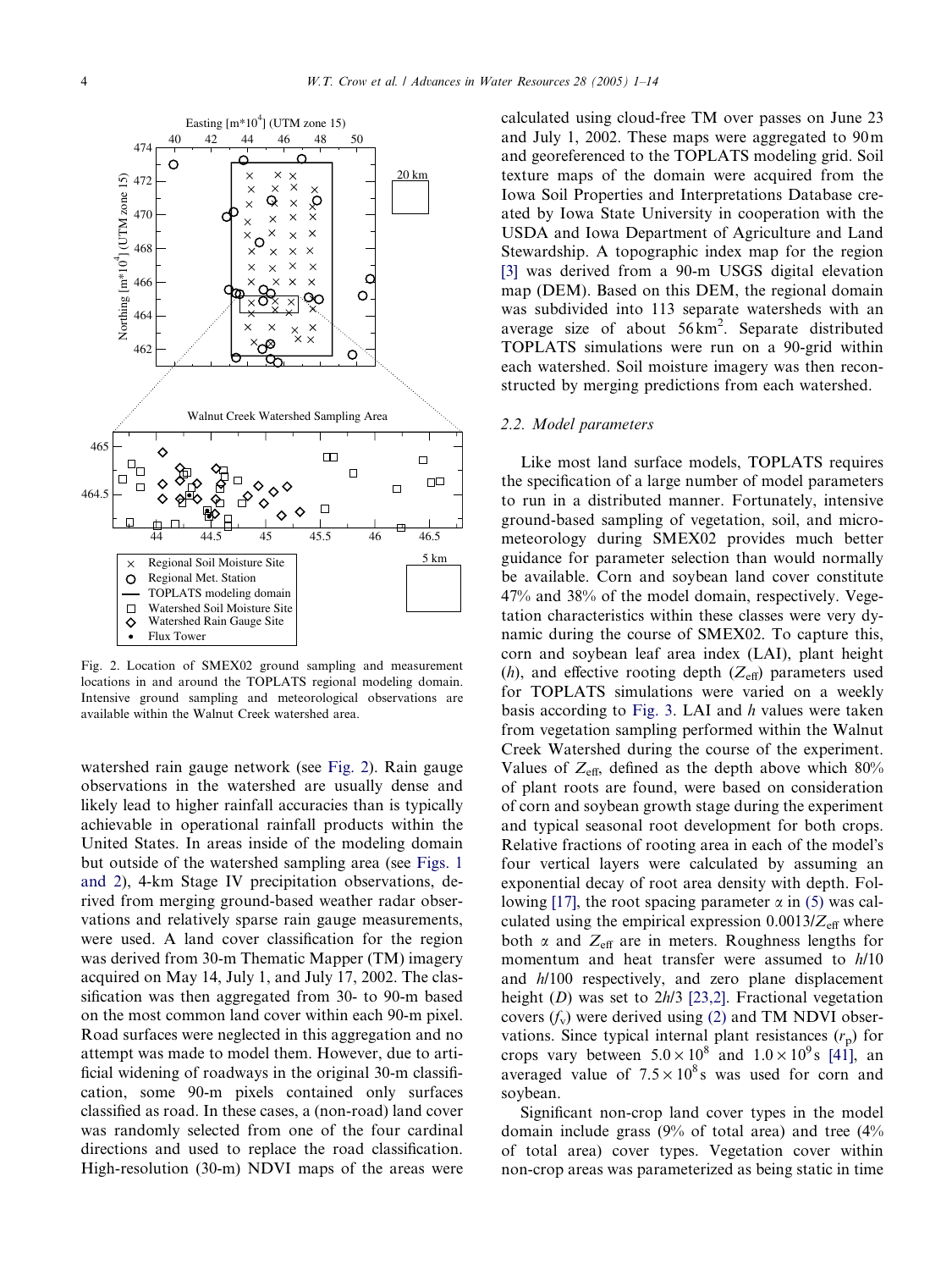<span id="page-4-0"></span>

Fig. 3. Time series of dynamic crop parameters utilized in TOPLATS SMEX02 simulations.

and having complete canopy coverage  $(f_v = 1)$ . Grass areas were parameterized the same as crop areas except that h was set to 0.50m and  $Z_{\text{eff}}$  to 0.20m. Tree areas were modeled with an  $h$  of 2.5m and a  $Z_{\text{eff}}$  of 1.5m. To reflect physiological differences relative to grasses and crops, the  $r_p$  of trees was raised to  $1.5 \times 10^9$  s. Smaller amounts of open water and urban land cover types, corresponding to  $\sim$ 2% of the regional domain, were modeled as unvegetated and impermeable.

The albedo and emissivity of all modeled land surfaces were set to 0.20 and 0.96, respectively. Potential changes in total surface albedo due to canopy coverage variations were neglected since little site-specific data was available and the albedo range for corn and soybean cover is nearly identical to typically cited values for loamy soils (see albedos values reported in [\[5,35,30\]\)](#page-12-0). All soil parameters were derived from the soil textural classification map and texture-based lookup tables [\[8\].](#page-13-0) Based on comparison with ground-based LAI measurements during SMEX02, optimal values for  $NDVI<sub>max</sub>$ , NDVI<sub>min</sub>, and  $p$  in [\(2\)](#page-2-0) were found to be 0.93, 0.037, and 0.606 respectively (M. Anderson, personal communication).

Human modification to the landscape has substantially altered the sub-surface hydrology of the SMEX02 region and requires careful consideration when parameterizing sub-surface flow within TOPLATS. Using TOP-MODEL concepts [\[3\],](#page-12-0) TOPLATS predicts a local water table depth z to be:

$$
z = \bar{z} - f^{-1}(\text{STI} - \overline{\text{STI}}),\tag{7}
$$

where STI is the local soil topographic index of [\[33\]](#page-13-0) and the overbars signify averaging within a watershed. The parameter f controls the sensitivity of variations in  $z$ to topographic patterns. Areas of high STI are generally prone to surface saturation. However, within the SMEX02 site, widespread use of tile drains in high STI areas prevents them from becoming saturated. Within the TOPMODEL framework, low water tables can be maintained in high STI areas by specifying a high f value in (7). Since drainage tiles typically discharge directly into a surface drainage network, it is also necessary to elevate model predictions of baseflow to account for enhancements in lateral flow through the drainage system. TOPLATS predicts baseflow  $Q$  to be:

$$
Q = Q_0 \exp(-f\overline{z}),\tag{8}
$$

where  $Q_0$  is defined as the rate of baseflow at complete saturation but is often treated as a calibrated parameter. Based on these considerations, an f value of 9 and a  $Q_0$ value of  $0.012 \text{m s}^{-1}$  were used. Both values are larger than values typically assigned to agricultural basins. However, they produce a reasonable baseflow recession and surface runoff response to rainfall during the SMEX02 period (see Section 5).

#### 3. Ground-based SMEX02 data

Watershed soil moisture sampling was performed at 31 field-scale sites in and around the  $47 \text{ km}^2$  Walnut Creek watershed south of Ames, Iowa ([Fig. 2](#page-3-0)) during SMEX02. Sampling of these sites consisted of theta probe measurements at 14 separate sub-field locations on a stratified grid and was designed to estimate fieldscale  $(800 \text{ m})$  surface  $(0-6 \text{ cm})$  soil moisture means. An arbitrary field-scale of 800m was chosen by SMEX02 campaign organizers based both on consideration of typical management unit sizes (i.e. patches of homogenous vegetation) in the area and the ground resolution of the airborne radiometers flown during SMEX02. Likewise, a 6-cm sampling depth was employed to approximate the measurement depth for remote L-band radiometers. To filter the impact of micro-topography, point-scale theta probe measurements at each of the 14 sub-field locations were actually based on the mean of three individual measurements across a single crop row. Watershed sampling was completed on 11 separate days during the SMEX02 period (June 25, 26, 27, and July 1, 5, 6, 7, 8, 9, 11, 12). An alternative methodology, regional soil moisture sampling, was based on measurements at 47 sites on a stratified grid covering a much larger domain within central Iowa ([Figs. 1 and 2\)](#page-2-0). As in watershed sampling, surface (0–6 cm) soil moisture at each regional site was estimated from the mean of three theta probe measurements across a single crop row.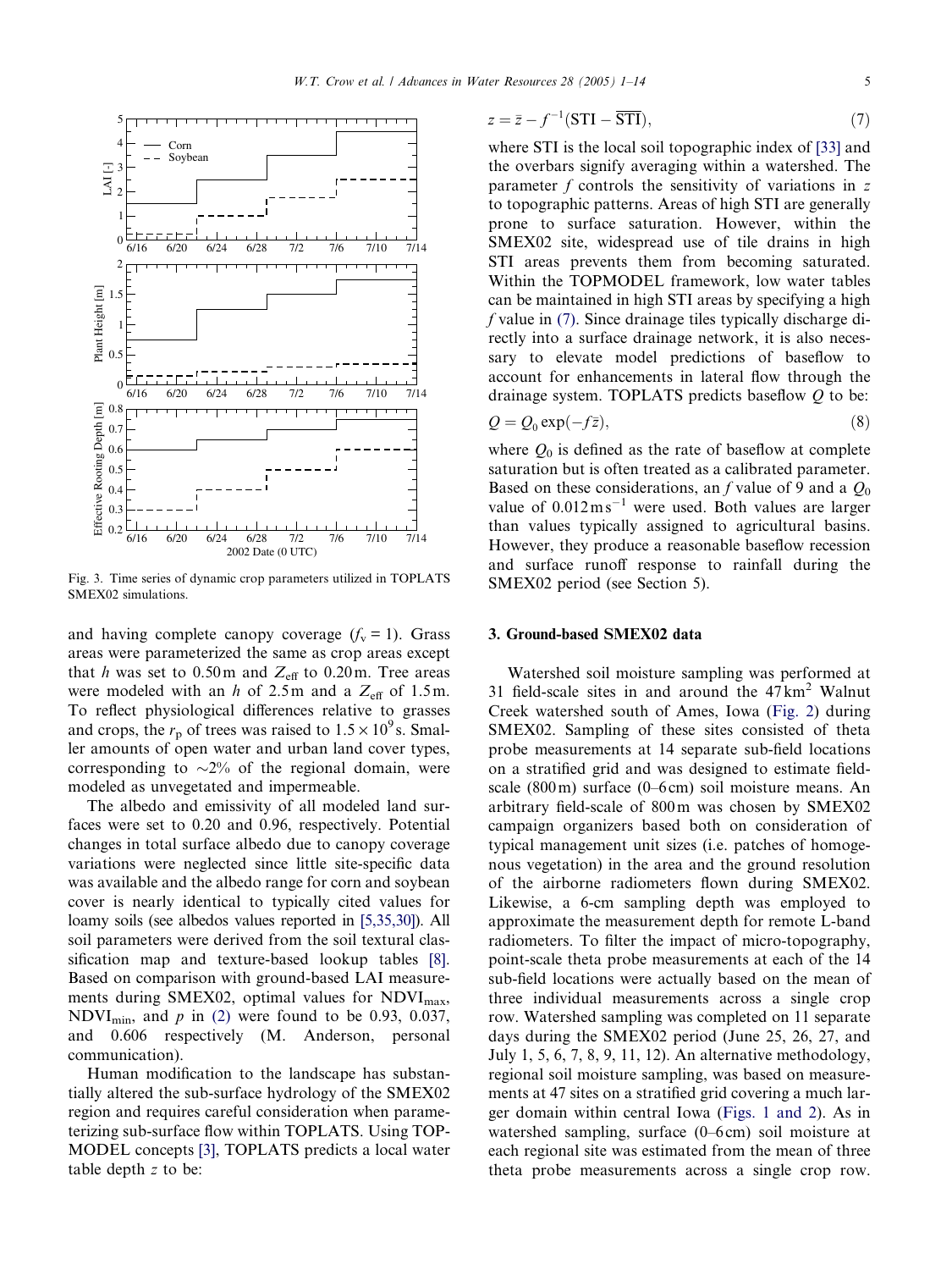<span id="page-5-0"></span>Regional sampling was designed to accurately estimate soil moisture statistics within an area roughly equivalent to two spaceborne AMSR-E footprints and completed on 16 separate days during SMEX02 (June 25, 26, 27, 29, 30, and July 1, 2, 4, 5, 6, 7, 8, 9, 10, 11, 12). Gravimetric soil moisture observations were taken at some regional and watershed sites and used to calibrate theta probe soil moisture observations. However, unless otherwise noted, all soil moisture results presented here are based on theta probe observations. Eddy correlation flux tower observations of land surface energy fluxes are also available at sites noted in [Fig. 2](#page-3-0) and 12 of the watershed sites were instrumented with fixed soil moisture sensors (Stevens-Vitel Hydra probes) at a depth of 5 cm.

#### 4. Upscaling strategies

Based on 47 separate sampling points ([Fig. 2\)](#page-3-0), regional soil moisture sampling was designed to provide a single soil moisture mean at a given sampling time  $i$ for the entire domain in [Fig. 1](#page-2-0). These estimates can be used to evaluate various strategies for upscaling surface soil moisture. Domain-scale estimates made at sampling time *i* are referred to as  $\overline{\theta}_i$ . Watershed sampling retrieved spatial averages of soil moisture at finer field-scales  $(\sim 800 \,\text{m})$ . Field-scale observations made at site j and sampling time *i* are referred to as  $\theta_{i,j}$ . Model predictions are available at on a 90-m grid overlaying the entire domain. Predictions corresponding to sampling time i are referred to as  $\theta_i'$ . Field-scale model predictions can be extracted by averaging 90-m grid cells that fall within the watershed fields (squares) shown in [Fig. 2](#page-3-0). Model predictions of spatially-averaged surface soil moisture conditions within site  $j$  for sampling time  $i$  will be referred to as  $\theta'_{i,j}$ .

The central purpose of this analysis is the estimation of  $\overline{\theta}_i$  based on model-derived predictions,  $\theta'_i$ , and a limited number of site observations,  $\theta_{i,j}$ . The most direct up-scaling strategy is the weighted averaging of observations taken at time i:

$$
\overline{\theta}_i \approx \sum_{j=1}^{n_{\text{sites}}} w_j \theta_{i,j},\tag{9}
$$

where  $n<sub>sites</sub>$  is the number of sites where observations are available. Values for  $w_i$  sum to unity and can be derived in the number of different ways. Simple spatial averaging dictates  $w_j = n_{\text{sites}}^{-1}$ . More sophisticated approaches based on block-kriging or time stability analysis retrieve  $w_i$  values based on the sampled auto-correlation of the soil moisture field or knowledge of time-invariant patterns. Ideally, observation sites will be distributed widely enough such that regional heterogeneity in vegetation, soil, and rainfall are adequately sampled. If not, sampling errors may be large even if sophisticated interpolation techniques are employed.

Spatially-averaged model predictions can also be used to estimate  $\overline{\theta}$ .

$$
\overline{\theta}_i \approx \overline{\theta'}_i. \tag{10}
$$

However, as noted in Section 1, model predictions of absolute soil moisture levels are sensitive to parameterization ambiguities and prone to bias.

Rather then use observations or model predictions in isolation, a third upscaling approach is some combination of model predictions and field-scale observations. A simple form of this approach is to use comparisons between instantaneous model predictions,  $\theta'_{i,j}$ , and observed,  $\theta_{i,j}$ , soil moisture for a small number of sites to estimate (and eliminate) bias in domain-scale soil moisture predictions,  $\overline{\theta_i}$ :

$$
\overline{\theta}_i \approx \sum_{j=1}^{n_{\text{sites}}} w_j (\theta_{i,j} - \theta'_{i,j}) + \overline{\theta'_i}.
$$
 (11)

Here ground-based observations are sampled and compared to local model predictions to estimate the domain-scale model bias,  $\overline{\theta}_i - \overline{\theta}'_i$ , and not, as in (9), the mean of the actual soil moisture field,  $\overline{\theta}_i$ . A possible rationale for using (11) instead of (9) is that the spatially distributed model bias field  $\theta_i - \theta'_i$  may exhibit less large-scale variability than the actual underlying soil moisture field. If ground-based observations of soil moisture are restricted to sparse locations, this will lead to reductions in sampling errors for domain-scale estimates. Likewise, a possible rationale for using (11) instead of the model-only strategy in (10) is that model predictions of relative soil moisture patterns may prove more robust to parameterization uncertainties than predictions of absolute soil moisture levels.

### 5. Results

Modeling results are based on 90-m TOPLATS simulations (described in Section 2) run over the entire modeling domain shown in [Fig. 1](#page-2-0) between 1 UTC 15 June 2002 and 23 UTC 13 July 2002. This encompasses a period of intensive field observations undertaken as part of the SMEX02 field campaign. [Figs. 4 and 5](#page-6-0) show comparisons between model predictions and water flux observations made during SMEX02. Stream discharge observations shown in [Fig. 4](#page-6-0) are taken from USGS streamflow observations at Colfax, Iowa (South Skunk River), Mingo, Iowa (Indian Creek), and New Providence, Iowa (South Fork Iowa River). Model results are derived only from the 60% of the original modeling domain ([Fig. 1](#page-2-0)) drained by these three streams. No attempt was made to route TOPLATS predictions or correct streamflow observations for human diversion, impoundment, or hydrologic routing. Nevertheless, TOPLATSis able to reproduce the baseflow recession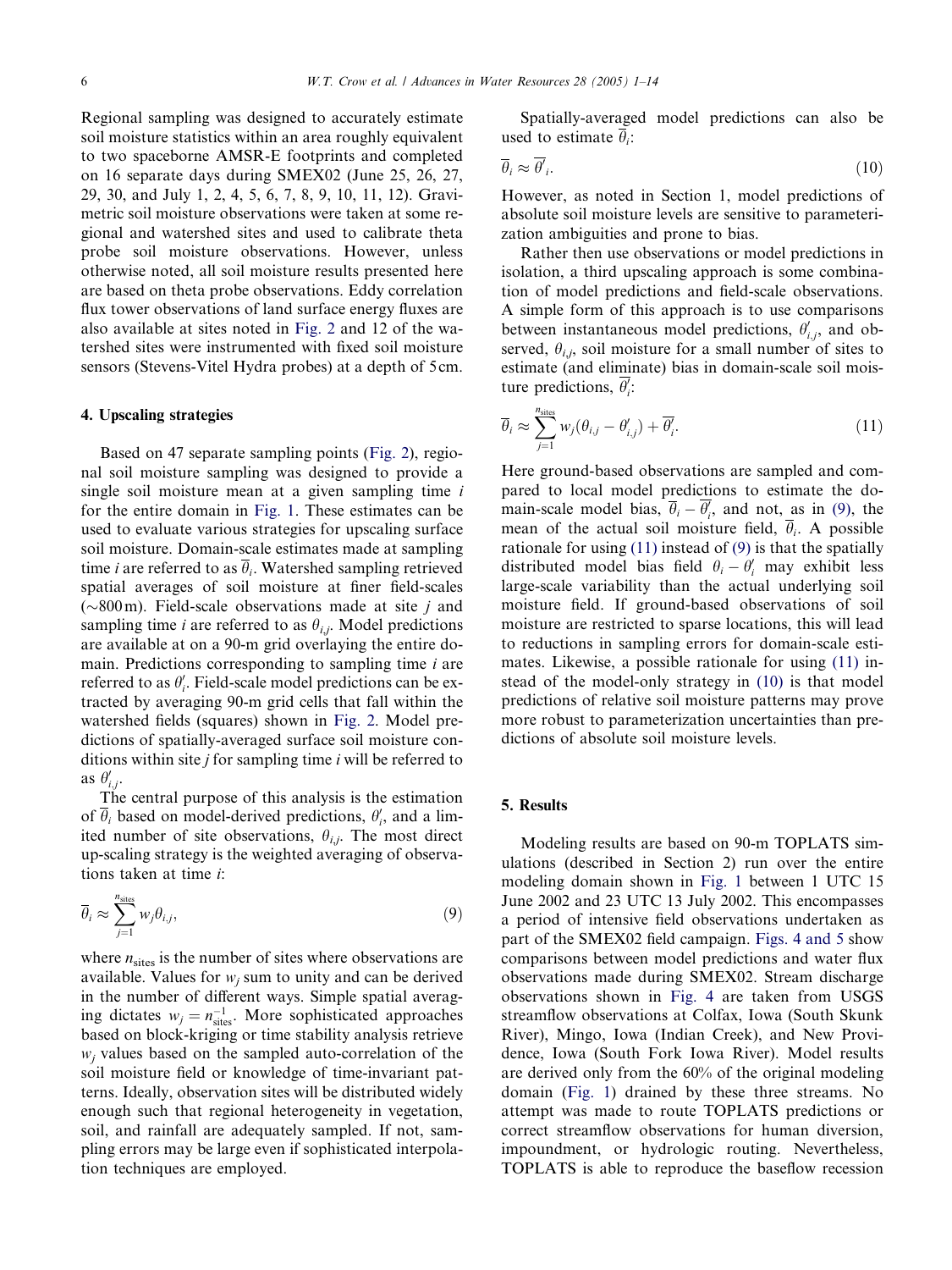<span id="page-6-0"></span>

Fig. 4. Time series of modeled and observed streamflow. Streamflow observations are obtained through weighted averaging (based on area) of basin outlets at Colfax, Iowa (South Skunk River), Mingo, Iowa (Indian Creek), and New Providence, Iowa (South Fork Iowa River).



Fig. 5. Time series of modeled versus observed latent heat flux for tower sites shown in [Fig. 2.](#page-3-0) Plotted values are daily averages obtained between 16 and 22 UTC.

between June 15 and July 4 and the volume of runoff in response to rainfall events between July 4 and 13 with reasonable precision. Evapotranspiration observations in Fig. 5 are from flux tower sites shown in [Fig. 2.](#page-3-0) TOPLATS does a good job capturing mean evapotranspiration rates for the period but demonstrates less skill in capturing day-to-day variability.



Fig. 6. (a) Time series of modeled and observed regional domainaveraged surface (6cm) soil moisture and (b) domain-averaged precipitation. Error bars on observed regional averages represent one standard deviation variability and are derived via application of the central limit theorem.

Fig. 6 shows comparisons between regional soil moisture, estimated from averaging all 47 regional-sampling observations at sites shown in [Fig. 2](#page-3-0)  $(\overline{\theta}_i)$ , and comparable TOPLATS results estimated from averaging of all 90-m pixels in the same regional domain  $(\overline{\theta_i})$ . Plotted error bars represent one-standard deviation  $(1\sigma)$  variability in  $\overline{\theta}_i$  arising from random sampling and observation errors. Uncertainties were derived via application of the central limit theorem (i.e. dividing the sampled spatial variance of regional soil moisture observations by the number of observations) and are based on an assumption of unbiased sampling with sufficient spatial coverage to guarantee independent sampling errors. Rainfall observations within the domain are also plotted for reference. While results indicate a relatively low root-mean-square-error (RMSE) for regional-scale TOPLATS predictions  $(0.032 \text{ cm}^3 \text{ cm}^{-3})$ , there is a general positive bias in model results––especially during late June (June 25–27) and mid-July (July 10–12) portions of the experiment.

Figs. 4–6 represent typical model evaluation plots that are often created in an attempt to validate spatially distributed land surface model predictions. Soil moisture observations during SMEX02, however, allow for a more intensive evaluation of distributed soil moisture predictions than is typically possible. For example, ground-based watershed soil moisture sampling provides daily estimates of field-scale soil moisture. [Fig. 7](#page-7-0) plots the scatterplot of observed versus modeled field-scale soil moisture for the entire SMEX02 period.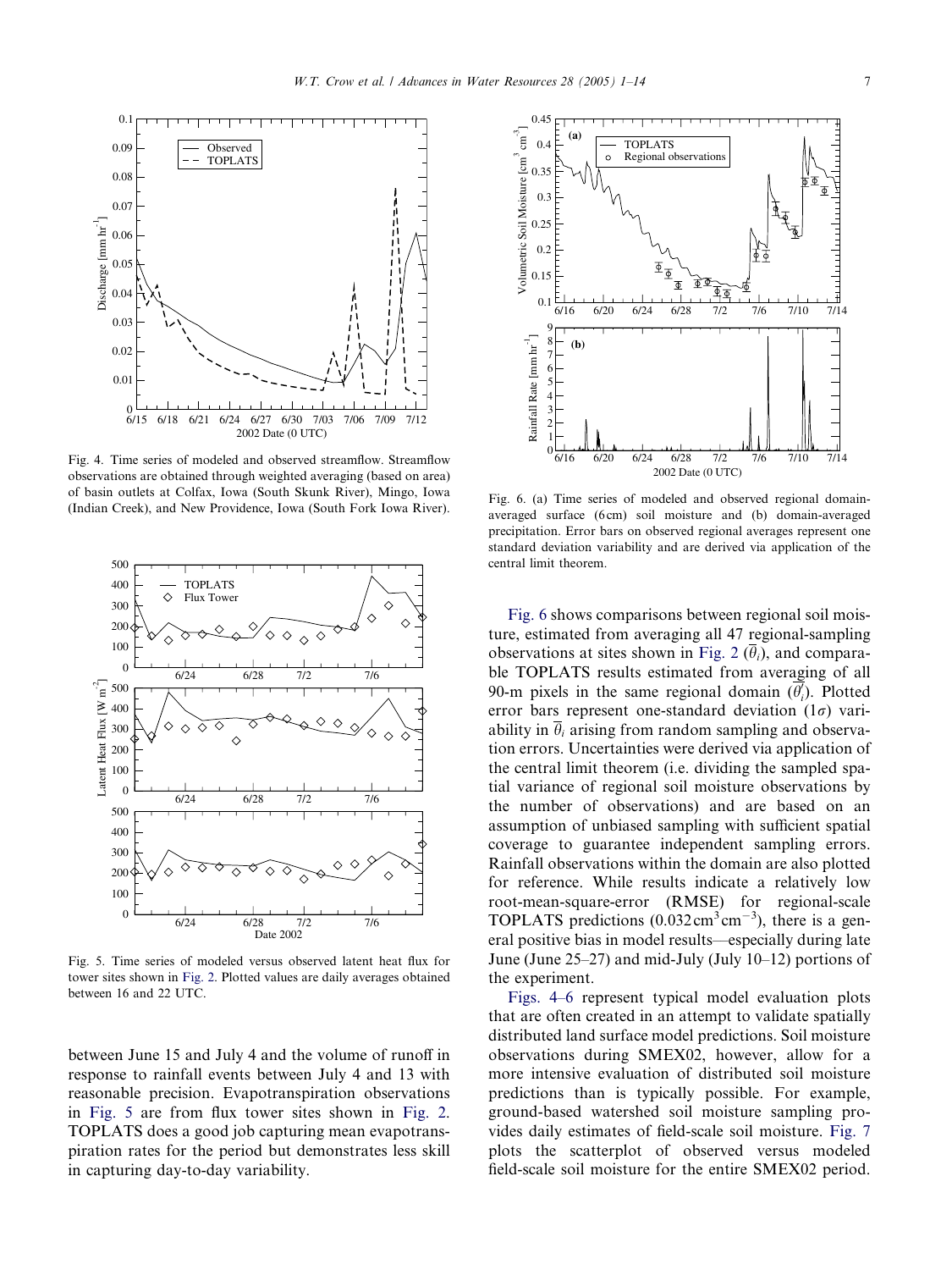<span id="page-7-0"></span>

Fig. 7. Scatterplot of modeled versus observed field-scale soil moisture. Each point is one day at each of the 31 watershed soil moisture sites plotted in [Fig. 2.](#page-3-0)

Intercomparing TOPLATS and ground-based observations at the field-scale, as opposed to the domain-scale as in [Fig. 6,](#page-6-0) raises the RMSE of model results from  $0.032 \text{ cm}^3 \text{ cm}^{-3}$  to  $0.043 \text{ cm}^3 \text{ cm}^{-3}$ . However, the presence of statistically significant correlation in Fig. 7 suggests that the model is accurately representing at least a portion of the observed field-scale variability.

The remainder of this section uses the extensive soil moisture data set collected during SMEX02 to evaluate the potential value of distributed land surface model predictions for the estimation of footprint-scale soil moisture means required for validation of spaceborne soil moisture retrievals. Specifically, Section 5.1 assesses to what degree multi-scale soil moisture heterogeneity observed during SMEX02 is accurately captured by TOPLATS simulations. Then, using strategies introduced in Section 4, Section 5.2 describes upscaling results based on the merger of field-scale model observations with distributed TOPLATS predictions.

# 5.1. TOPLATS representation of soil moisture heterogeneity

Here three diagnostic statistics are used to evaluate the quality of spatially distributed TOPLATS soil moisture predictions: multi-scale spatial standard deviations, Spearman rank coefficients, and semivariograms. Spatial standard deviation and Spearman rank results reflect model skill in predicting lumped spatial statistics and relative spatial patterns, respectively. Semivariogram results demonstrate key changes in spatial sampling prospects that arise from the integration of model results.

The sampled spatial variance of a soil moisture field varies as a function of the support scale for measurements and the extent scale for the calculation of statistics [\[40\].](#page-13-0) Measurement support is defined as the spatial scale over which a given measurement or estimate integrates spatial information. Spatial supports can be increased through the aggregation of fields and estimation of means at coarser spatial scales. The extent scale is the spatial scale over which measurements are sampled to obtain spatial statistics. Specification of both scales is critical for efforts to precisely define spatial statistics for any geophysical field.

Fig. 8 contains comparisons of TOPLATS modeled and observed soil moisture spatial standard deviations at three different support and extent scale combinations. Observation-based results in Fig. 8a (with point-scale support and field-scale extent) are derived from estimating the variance of all 14 theta probe measurements taken within each watershed field (Section 3) and linearly averaging the sub-field-scale variance for each field across all 31 fields in the watershed. Model results are based on a similar methodology applied to all 90-m TOPLATS pixels within each watershed field. Observed field-scale soil moisture estimates (required for the calculation of Fig. 8b) are calculated through simple averaging of all 14 sub-field theta probe observations within each field. A sampled standard deviation is then calculated using estimated field-scale averages for all 31 watershed fields. The impact of sampling uncertainty within estimated field-scale means is approximated using



Fig. 8. Modeled and observed soil moisture spatial standard deviations at a range of support and extent combinations.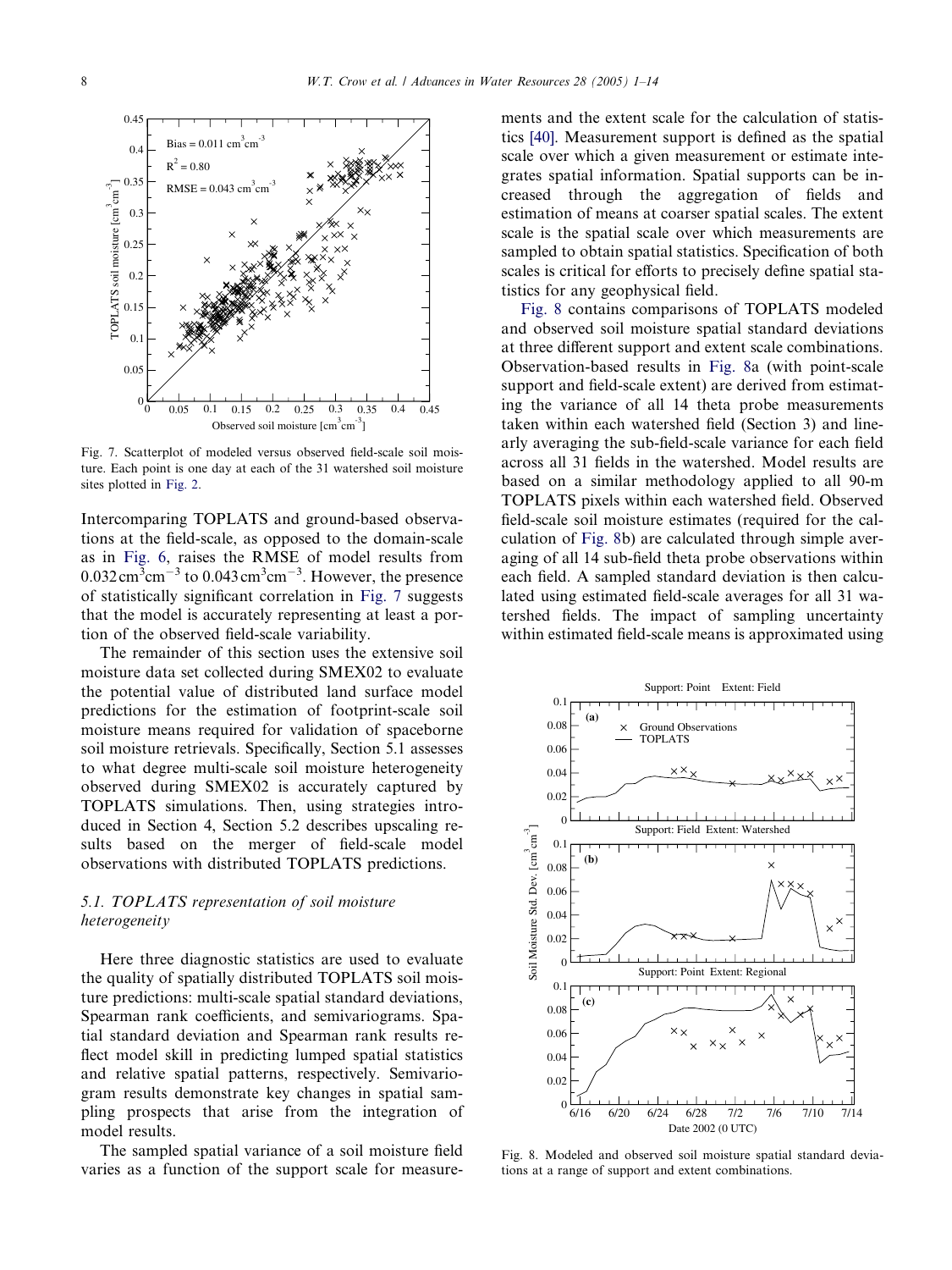the central limit theorem, and used to correct the standard deviation of field-scale means for the sampling error in the means themselves. Standard deviation estimates in [Fig. 8c](#page-7-0) are based on all 47 point-scale observations made at regional sampling sites (Section 3 and [Fig. 2\)](#page-3-0) and all 90-m TOPLATS pixels in the regional model domain. In general, TOPLATS predictions of soil moisture variability are consistent with variability measured by ground-based observations. Notable exceptions include the model's underestimation of field-scale soil heterogeneity after July 10in [Fig. 8](#page-7-0)b and overestimation of point-scale variability within the entire regional domain ([Fig. 8c](#page-7-0)) prior to rainfall on July 4. The sharp increase in both modeled and observed field-scale variability in [Fig. 8b](#page-7-0) on July 5 is due to spatially heterogeneous rainfall on that date. Much of this heterogeneity is subsequently eliminated by more spatially homogeneous rainfall on July 10. Limitations in the extent and spacing of SMEX02 ground observations prevent comparisons at scale combinations other than those plotted in [Fig. 8.](#page-7-0)

More critical to the goal of upscaling soil moisture than recovery of simple spatial statistics is evidence that models can accurately capture relative spatial patterns in soil moisture fields. Spearman rank correlation coefficients  $(S_R)$  describe the strength of correlation between the relative rankings of two random variables. To calculate these coefficients, all 31 watershed fields are ranked according to their moisture content. Separate rankings are constructed based on both actual ground observations and TOPLATS soil moisture predictions. Spearman coefficients  $(S_R)$  are then calculated as:

$$
S_{\rm R} = 1 - 6 \sum_{j}^{n_{\rm sites}} d_j^2 / (n_{\rm sites}(n_{\rm sites}^2 - 1)), \qquad (12)
$$

where  $d_i$  is the difference in rank for a given field j when ranking is performed using observations versus predictions. The magnitude of these coefficients reflect the degree to which model results are capable of reproducing the relative ranking of fields according to observed soil wetness. Fig. 9 contains a time series of  $S_R$  values between field-scale model output and observations for all of the watershed sampling fields during the SMEX02 period. Rank correlation coefficients calculated during individual days during SMEX02 are statistically significant—at a  $1\sigma$  level—during all watershed sampling days and significant at a  $2\sigma$  level for nine out of 11 days. The highest rank coefficient is found on the day (July 5) exhibiting the largest field-scale variability due to locally heterogeneous rainfall (see July 5 in [Fig. 8](#page-7-0)b). Relatively lower rank coefficients on June 25–27 indicate that TOPLATS results have less skill is reproducing relative spatial patterns on these days despite its success in reproducing observed spatial statistics (see June 25–27 in [Fig. 8](#page-7-0)b).

Fig. 9. Spearman rank coefficients of field-scale model and observed soil moisture values for the 31 watershed sites shown in [Fig. 2](#page-3-0) and associated significance levels. Coefficients are calculated separately for each day during which watershed sampling was performed.

Results in Fig. 9 demonstrate that TOPLATS exhibits a statistically significant level of skill in accurately identifying relatively wet and dry areas with in the Walnut Creek watershed area. This implies, but does not guarantee, that subtracting TOPLATS predictions from the actual soil moisture fields filters underlying spatial variability. A better test is the direct intercomparison of semivariograms for both the soil moisture observation,  $\theta_{i,j}$ , and model/observation difference,  $\theta_{i,j} - \theta'_{i,j}$ , fields. [Fig. 10](#page-9-0) shows semivariograms for spatial perturbations within both fields using field-scale model predictions and observations for all 31 watershed sampling sites. No spatial statistical inhomogeneity or anisotrophy is detectable in either field. However, variations in spatial rainfall patterns introduce large temporal variability in calculated semivariograms. To ensure temporal stationarity, semivariograms shown in [Fig. 10](#page-9-0) are calculated separately for three discrete time periods (June 25–27, July 5–6 and July 7–8) that fall between major rainfall events. Relative to the underlying soil moisture observations, model/observed differences in July are less spatially variable (i.e. have a lower semivariogram sill) and appear to demonstrate a smaller correlation length. This suggests that the subtraction of the modeled field  $\theta'_{i,j}$  from the observed field  $\theta_{i,j}$  filters largescale spatial variability in the soil moisture field. Removing this variability leads to fields in which spatially sparse or clumped observations can be upscaled to coarser spatial scales with smaller sampling errors. It is this ability to filter soil moisture variability which forms the basis of the model-based upscaling procedure described in Section 4. Earlier in the SMEX02 period, however, evidence for model-based improvement is



 $\times$ 

0.6 0.7 0.8  $0.9$ 1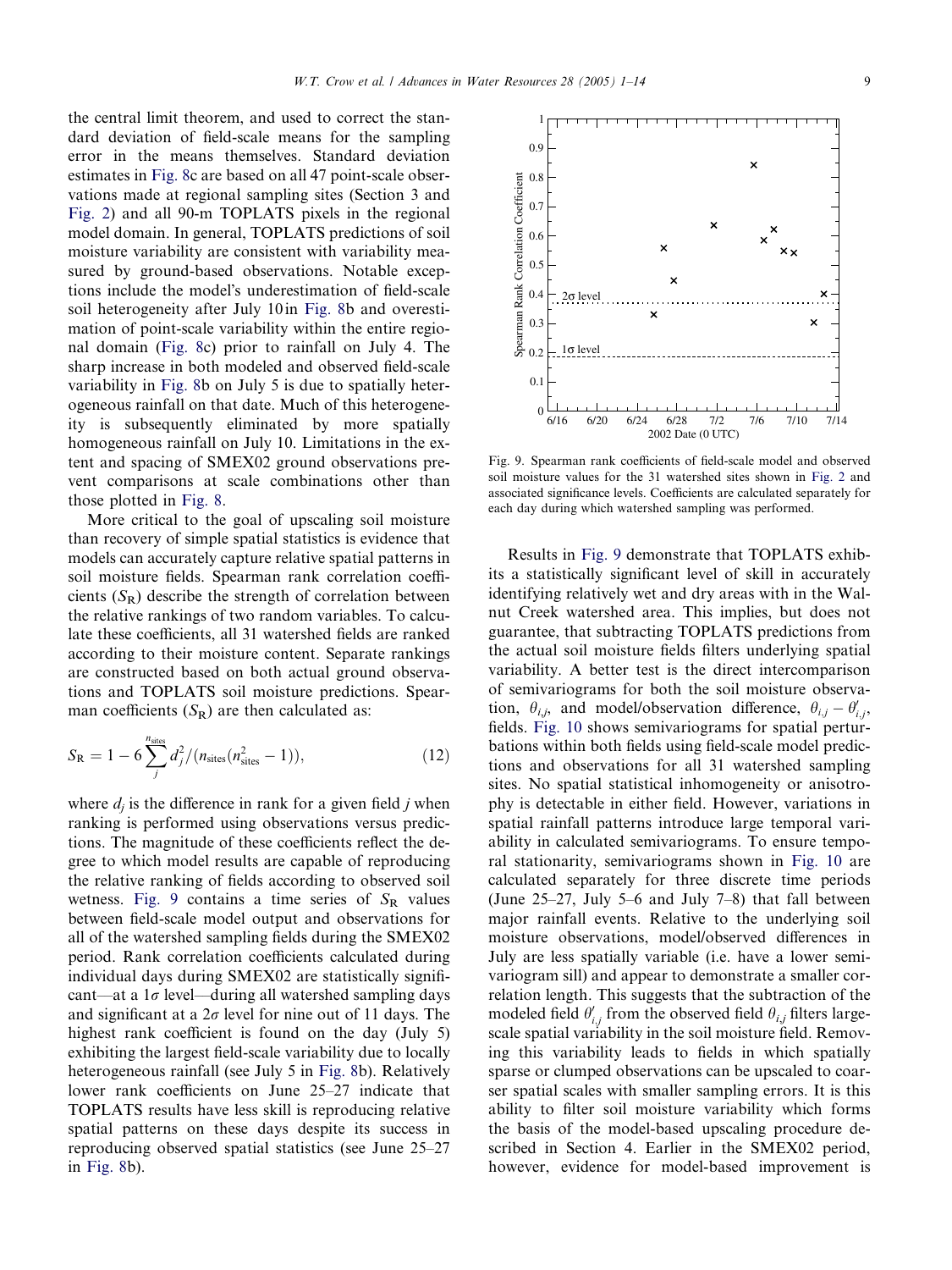<span id="page-9-0"></span>

Fig. 10. Semivariograms for spatial perturbations within the underlying soil moisture field,  $\theta$ , and the field of observation/model differences,  $\theta - \theta'$ , for three discrete time periods during SMEX02. All plots are based on field-scale soil moisture observations and TOPLATS predictions at watershed sampling sites. Values in parenthesis are the sample size at each lag distance.

weaker. Due to low levels of background soil moisture variability, the impact of subtracting model predictions is much smaller during the June 25–27 period (top panel Fig. 10).

#### 5.2. Field-scale upscaling results

Results in Section 5.1 suggest that TOPLATS simulations can reproduce a significant portion of the spatial and temporal heterogeneity found in SMEX02 soil moisture observations. One potential application of this apparent skill is the development of model-based upscaling strategies for soil moisture fields. Fig. 11 contains intercomparisons between the three techniques presented in Section 4 for estimating mean soil moisture within the modeling domain shown in [Fig. 1.](#page-2-0) The first approach, the observation-alone methodology presented in [\(9\)](#page-5-0), is based on the simple averaging of field-scale soil moisture observations. The second model-alone approach in [\(10\)](#page-5-0) is based on the averaging of all 90-m model predictions within the entire regional domain. The third combined approach in [\(11\)](#page-5-0) integrates the first two approaches by using observations to correct model



Fig. 11. Normalized RMSE in domain-scale soil moisture estimates when applying the model-only methodology described in [\(10\)](#page-5-0) and the combined model/observation methodology described in [\(11\).](#page-5-0) RMSE values are normalized by errors associated with using observation-only approach in [\(9\)](#page-5-0) and displayed for the case of (a) upscaling individual fields independently and (b) upscaling the average of all 31 watershed fields in unison.

bias. As in [Fig. 6](#page-6-0), benchmark regional-scale soil moisture values  $\overline{\theta}_i$  are obtained by averaging daily observations from all 47 regional soil moisture sites, and used to evaluate the accuracy of upscaling methodologies.

As a first test case, upscaling procedures are applied assuming ground-based observations are limited to a single watershed field *j* ( $n_{\text{sites}} = 1$ ). For day *i*, this assumption simplifies [\(9\)](#page-5-0) to

$$
\overline{\theta}_i \approx \theta_{i,j} \tag{13}
$$

and  $(11)$  to

$$
\overline{\theta}_i \approx (\theta_{i,j} - \theta'_{i,j}) + \overline{\theta'_{i}},\tag{14}
$$

where  $\theta_{i,j}$  and  $\theta'_{i,j}$  are the observed and modeled soil moisture fields, respectively, and  $\overline{\theta_i}$  is the regional-scale mean for modeled soil moisture. RMSE values for the observation-alone and combined approaches are pooled values obtained from applying this single-field methodology to all fields j. Using a single field-scale observation and the observation-only approach to estimate the regional-scale soil moisture leads to a daily RMSE for regional-scale soil moisture estimates ranging between  $0.028 \text{ cm}^3 \text{ cm}^{-3}$  on June 27 to  $0.087 \text{ cm}^3 \text{ cm}^{-3}$  on July 5 with a pooled value for all days of  $0.057 \text{ cm}^3 \text{ cm}^{-3}$ .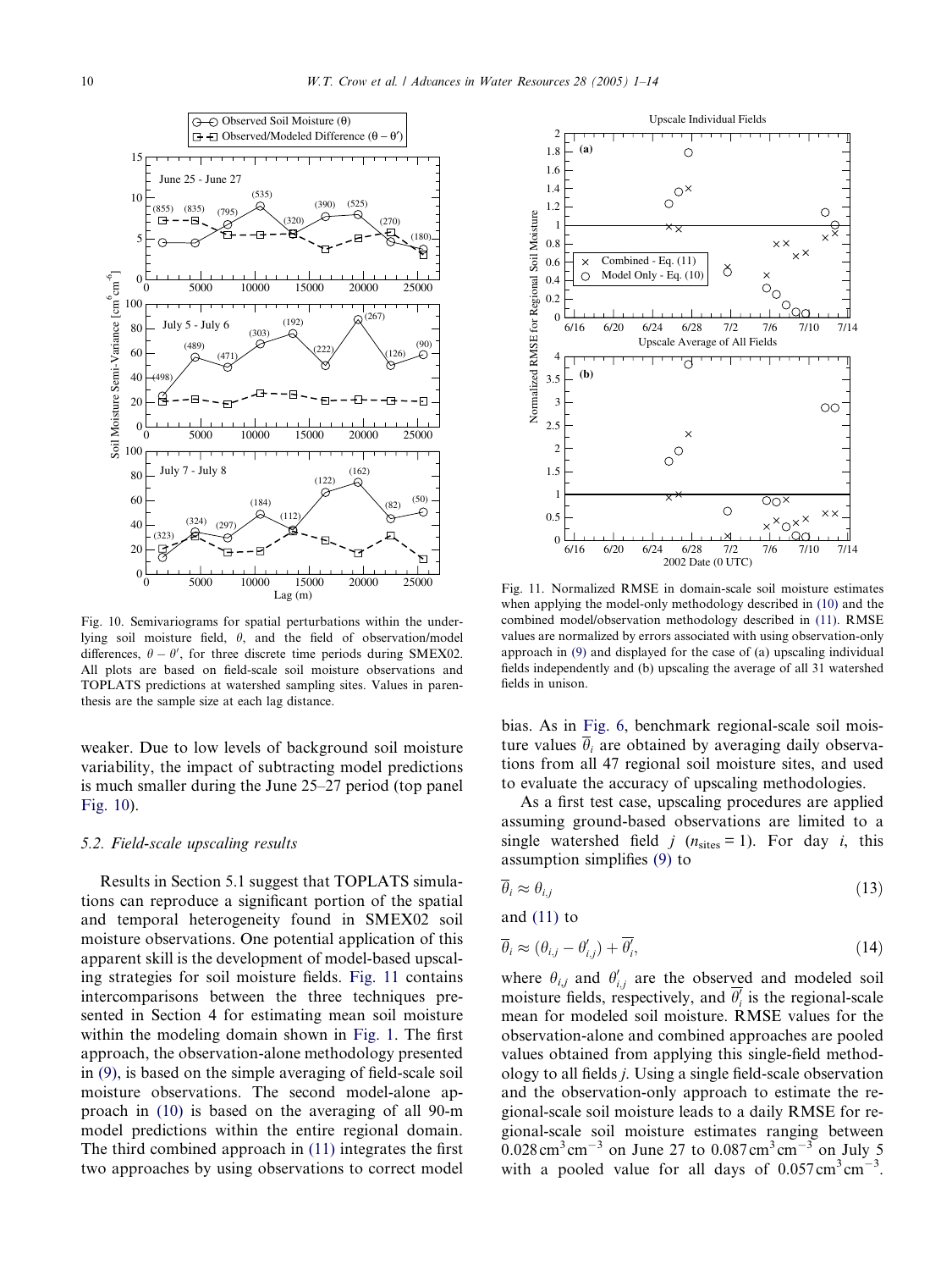<span id="page-10-0"></span>Normalized RMSE plotted in [Fig. 11](#page-9-0)a are the ratio of the RMSE for regional-scale soil moisture estimates obtained using a model-based approach and the RMSE obtained when applying the observation-only approach. All error quantities are calculated separately on a daily basis. A normalized value less than one means that information contained in modeled soil moisture fields lowered the RMSE of regional-scale soil moisture estimates on a given day. In [Fig. 11](#page-9-0)a, normalized values for the purely model-based approach [\(10\)](#page-5-0) exhibit a great deal of temporal variability. Reliance on unconstrained model predictions yields improved results (i.e. normalized error less than one) between July 2 and July 10, but is less reliable all other days. In contrast, the combined method [\(11\)](#page-5-0) is more stable and yields improved estimates, relative to observation-only results, on all days except June 27. The positive impact of integrating model results is also evident in pooled error statistics (i.e. RMSE, bias, and correlation coefficients) listed in Table 1 for both the observation-only and combined observation/model upscaling approaches.

Poor normalized error results for the combined and model-only approaches on June 27 in [Fig. 11a](#page-9-0) are due both to a low RMSE for the observation-only approach on that day (used as a normalizing factor) and relatively poor model performance during the tail end of a gradual dry-down in late June ([Fig. 6\)](#page-6-0). The success of the observation-only approach is tied to a lack of field-scale soil moisture variability during this period (top panel in [Fig. 10](#page-9-0)) which eases the severity of sampling problems typically associated with observation-only upscaling. Dry conditions during late June/early July also lead to relatively poor model estimates of soil moisture and may degrade the accuracy of model-based upscaling procedures. To examine this issue in detail, results in [Fig. 11](#page-9-0) can be plotted as normalized error versus mean soil moisture to isolate any relationship between the accuracy of model-based upscaling results and mean soil moisture (not shown). Since the spatial structure of both observed and modeled soil moisture is known to change with mean soil moisture [\[29,12\],](#page-13-0) the accuracy of model- and ob-

Table 1

Pooled error statistics (RMSE, bias, and correlation coefficient  $R^2$ ) for regional-scale soil moisture estimates derived using the observationonly [\(9\)](#page-5-0) and combined observation/model [\(11\)](#page-5-0) approaches

| Upscaling strategy                          | <b>RMSE</b><br>$\mathrm{[cm^3 cm^{-3}]}$ | <b>Bias</b><br>$\mathrm{[cm^3\,cm^{-3}]}$ | $R^2$ |
|---------------------------------------------|------------------------------------------|-------------------------------------------|-------|
| Observation-only (1 field)                  | 0.057                                    | $-0.021$                                  | 0.68  |
| Combined observation/model<br>$(1$ field)   | 0.042                                    | 0.016                                     | 0.75  |
| Observation-only (31 fields)                | 0.028                                    | $-0.021$                                  | 0.96  |
| Combined observation/model<br>$(31$ fields) | 0.019                                    | 0.016                                     | 0.98  |

Results are based on field-scale soil moisture observations.

served-upscaling strategies may exhibit a similar dependence––particularly if model results are prone to bias in dry conditions. However, when limited to the 11 sampling days available during SMEX02, no statistically significant relationship between model-based upscaling errors and mean soil moisture could be identified.

Future ground-based soil moisture networks may allow for observations at multiple field-scale sites. Therefore, as a second test, upscaling strategies are applied assuming the availability of field-scale observations at all the Walnut Creek watershed sites in [Fig. 2.](#page-3-0) For this case, regional-scale estimates for the observation-only and combined upscaling approaches are calculated by inserting  $w_j = n_{\text{sites}}^{-1}$  and  $n_{\text{sites}} = 31$  into [\(9\) and \(11\)](#page-5-0). Estimating regional-scale soil moisture using simple linear averaging of all available field-scale observations reduces the pooled RMSE for observation-only results to  $0.028 \text{ cm}^3 \text{ cm}^{-3}$  (Table 1). [Fig. 11](#page-9-0)b is analogous to [Fig. 11a](#page-9-0) except that [\(9\) and \(11\)](#page-5-0) upscale using the simple linear average of observations and model/observation differences from all 31 watershed fields as opposed to just a single field. Absolute errors for the model-only and combined approach are normalized by daily RMSE associated with applying the observation-only approach assuming the availability of data from all 31 watershed fields. As in [Fig. 11a](#page-9-0), the purely model-based approach [\(10\)](#page-5-0) demonstrates very low normalized error on some days but is unreliable during other days. The combined approach in [\(11\)](#page-5-0) is more robust to day-to-day variations in hydrologic conditions and consistently improves the accuracy of regional-scale soil moisture means. Pooled error results for the observation-only and combined cases are listed in Table 1 for comparison.

A key consideration for model-based approaches is their sensitivity to model parameter uncertainty. Like many land surface models, TOPLATS suffers from a complex parameterization which requires a large number of specified parameters (see Section 2.2). To assess the impact of parameter uncertainty on key results, five key model parameters: surface albedo, saturated soil hydraulic conductivity, the Brooks–Corey soil pore size distribution index, the  $p$  parameter in  $(2)$  used to predict fractional vegetation coverage, and the b parameter in [\(6\)](#page-2-0) used to predict soil resistance to evaporation were individually multiplied by factors of both 0.80 and 1.20. Model-based upscaling results were then recalculated using these 10 perturbed parameter sets (5 parameters times 2 perturbation types). Plotted ranges in [Fig.](#page-11-0) [12](#page-11-0) indicate the absolute spread of normalized error associated with upscaling field-scale observations for all 10 TOPLATS simulations. Even modest amounts of parameter uncertainty (i.e. 20%) is capable of significantly impacting the value of the model-only approach [\(10\)](#page-5-0) especially during dry parts of the simulations. In contrast, results for the combined approach [\(11\)](#page-5-0) demonstrate less sensitivity to parameter variations.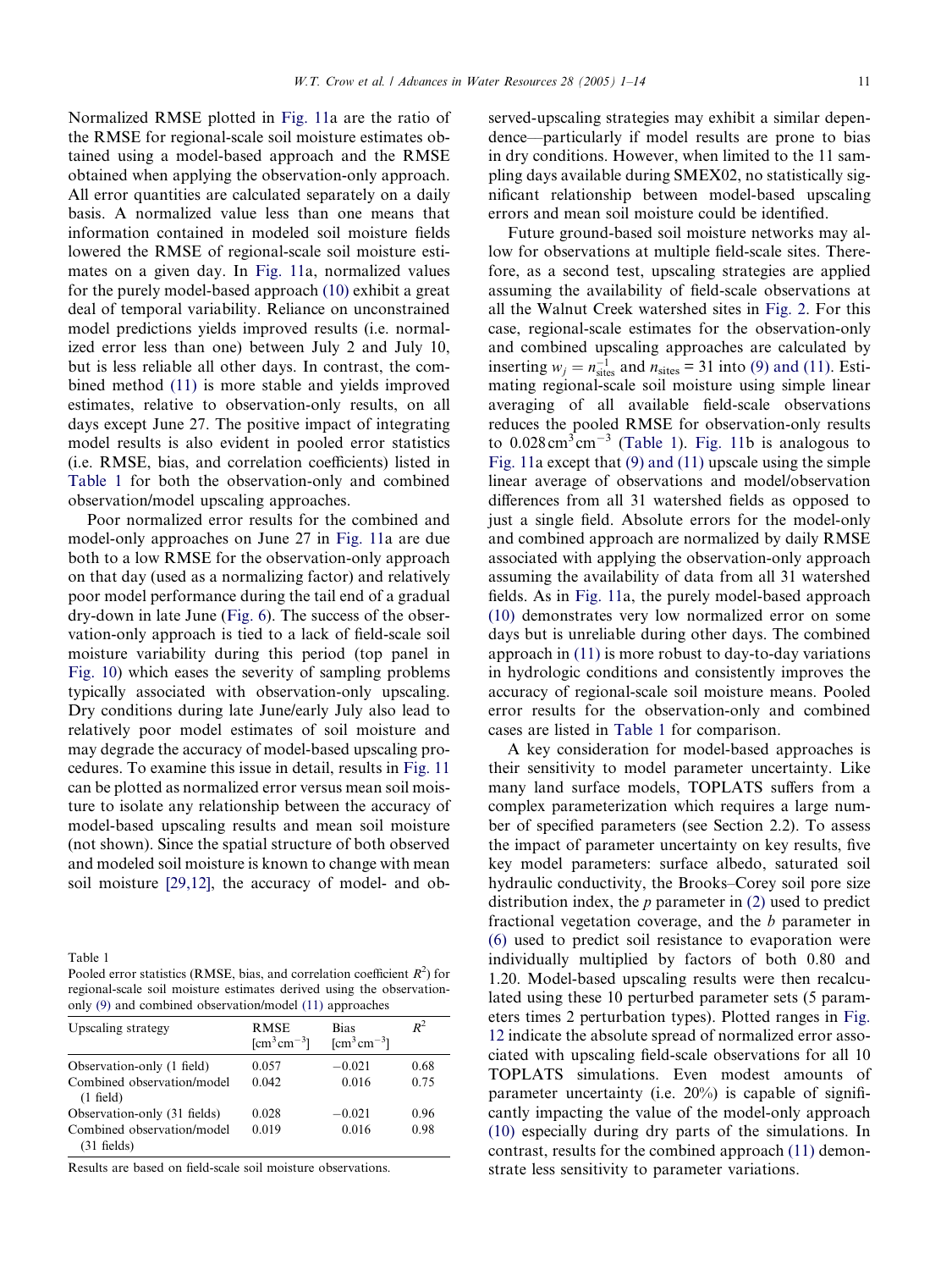<span id="page-11-0"></span>

Fig. 12. Analogous in [Fig. 11](#page-9-0)a, except normalized RMSE results are displayed as the range of values encountered when key model parameters are varied by ±20% relative to the baseline parameterization described in Section 2.2.

#### 5.3. Point-scale upscaling results

The primary focus of soil moisture sampling during SMEX02 was the estimation of field- and regional-scale soil moisture means for the validation of airborne and spaceborne soil moisture products. However, as noted in Section 3, some fixed point-scale soil moisture observations are also available. Using time series data from fixed soil moisture sensors active during SMEX02, upscaling results in Section 5.2 can be repeated for the case of point-scale (rather than field-scale) ground-based observations. The upscaling procedure used is identical to that employed for field-scale observations in [Fig. 11](#page-9-0) except  $\theta_{i,j}$  in [\(9\)](#page-5-0) and [\(11\)](#page-5-0) now refers to point-scale (as opposed to field-scale) observations and  $\theta'_{i,j}$  refers to the single 90-m TOPLATS pixel whose center is closest to the point-scale observation (rather than the average of all 90-m TOPLATS pixels in a given field). Calculations of model-only predictions via [\(10\)](#page-5-0) do no change. Assuming the availability of a single point-scale observation, replotting [Fig. 11a](#page-9-0) using this point-scale methodology (not shown) reveals that the combined approach [\(11\)](#page-5-0) improves regional-scale soil moisture predictions, relative to observation-only results, on only six of 13 days––as compared to 10 of 11 days for upscaling field-scale observations. Table 2 contains error statistics for regional-scale soil moisture means calculated based on point-scale observations. Unlike field-scale results in [Table 1,](#page-10-0) there is no indication that TOPLATS modeling improves the upscaling of a single point-scale soil moisture observation. However, incorporating model results does lead to a small improvement when upscaling

#### Table 2

Pooled error statistics (RMSE, bias, and correlation coefficient  $R^2$ ) for regional-scale soil moisture estimates derived using the observationonly [\(9\)](#page-5-0) and combined observation/model [\(11\)](#page-5-0) approaches

| Upscaling strategy                                  | <b>RMSE</b><br>$\mathrm{[cm^3\,cm^{-3}]}$ | <b>Bias</b><br>$\mathrm{[cm^3\,cm^{-3}]}$ | $R^2$ |
|-----------------------------------------------------|-------------------------------------------|-------------------------------------------|-------|
| Observation-only (1 point)                          | 0.060                                     | $-0.011$                                  | 0.68  |
| Combined observation/model<br>$(1$ point)           | 0.060                                     | 0.023                                     | 0.66  |
| Observation-only (12 points)                        | 0.027                                     | $-0.012$                                  | 0.95  |
| Combined observation/model<br>$(12 \text{ points})$ | 0.023                                     | 0.019                                     | 0.98  |

Results are based on point-scale soil moisture observations.

the mean of all twelve fixed point-scale measurements (Table 2).

#### 6. Discussion and conclusions

The spatial scaling properties of surface soil moisture are linked to both temporal dry-down dynamics [\[29,31,12\]](#page-13-0) and spatially variable land surface properties (e.g. soil texture [\[9\]](#page-13-0) and topography [\[39,6\]](#page-13-0)). By synthesizing the appropriate distributed forcings (e.g. rainfall, digital elevation models, and soil texture maps) soil moisture predictions from a distributed land surface model represent a best guess as to the impact of these processes on the dynamic evolution of sub-footprintscale (<30 km) soil moisture patterns. Sufficiently accurate knowledge of these patterns allows for the linking of local-scale soil moisture observations to footprintscale soil moisture means. This analysis is aimed at evaluating the potential for a model-based upscaling approach using soil moisture observations obtained during the SMEX02 field experiment. Results in [Figs.](#page-6-0) [6–10](#page-6-0) demonstrate the ability of distributed TOPLATS simulations to accurately reflect space/time patterns of variability observed in ground-based soil moisture sampling during SMEX02. Here this skill is exploited to upscale ground-based observations from the field-scale to the regional modeling domain shown in [Fig. 1.](#page-2-0) During SMEX02, the combined model/observation upscaling approach [\(11\)](#page-5-0) is demonstrated to be superior to simple averaging of ground-based observations using [\(9\)](#page-5-0) for all but one day ([Fig. 11](#page-9-0) and [Table 1](#page-10-0)) and more robust to parameter certainty and day-to-day variability in hydrologic conditions than using pure model predictions and [\(10\)](#page-5-0) to estimate regional-scale soil moisture means (Fig. 12). Improvements in model-based upscaling results stem from statistical differences between the model bias field  $\theta - \theta'$  and the underlying soil moisture field  $\theta$ . Subtracting model results from field-scale observations removes spatially correlated variability in the soil moisture field [\(Fig. 10\)](#page-9-0). As a result, large-scale soil moisture estimates are more accurate when derived from sparse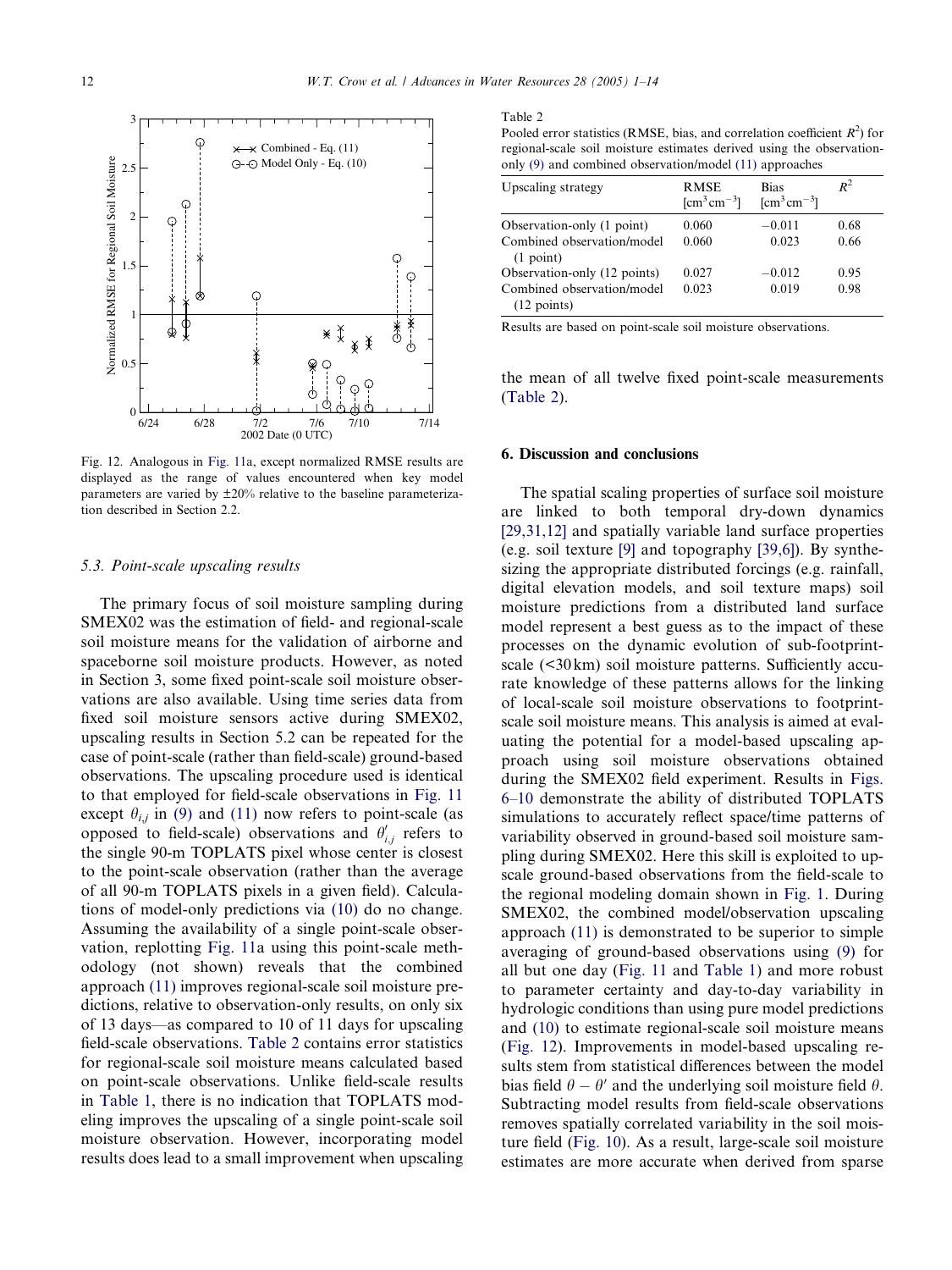<span id="page-12-0"></span>spatial sampling of the model bias field versus the original soil moisture field. Taken as a whole, results suggest that model-based upscaling procedures can improve the estimation of large-scale soil moisture means required for the validation of footprint-scale soil moisture retrievals from spaceborne radiometers.

The model-based upscaling procedure discussed in Section 5.2 is based on point-scale ground-based observations that have been spatially averaged up to the field-scale. Such field-scale estimates are not currently available outside of intensive field campaigns since operational soil moisture networks typically consist of singlepoint observations separated by 10's of kilometers. For this upscaling strategy to be of immediate value requires that it be validated for point-scale observations. Unfortunately, analysis of point-scale data during SMEX02 gives no indication that the procedure can be applied successfully to point-scale data (Section 5.3 and [Table](#page-11-0) [2\)](#page-11-0). The most likely explanation for this is that, relative to coarser field-scale heterogeneity, TOPLATS predictions have less skill in predicting the spatial structure of sub-field-scale variability that impacts point-scale observations. Consequently, the benefits of model-based upscaling emerge only when fine-scale variability is filtered by averaging a sufficient sample of point-scale observations up to a field-scale. Sufficiently dense soil moisture probe networks within a single field are technically possible but may not prove practical. A potential alternative to maintaining dense sampling networks within individual fields is to rely on time stability strategies capable of linking point-scale observations to fieldscale means (see e.g. [\[22\]\)](#page-13-0). A combination of a time-stability approach to upscale from the point- to field-scale and then a model-based approach to upscale from the field- to footprint-scale may be optimal as it would allow each approach to focus on the spatial scales at which they are the most effective.

Several additional points are worth noting when considering results presented here. First, all domain-scale soil moisture estimates presented are based on simple linear averaging of field-scale observations and/or field-scale differences between modeled and observed soil moisture. Block-kriging methodologies provide a more sophisticated approach to aggregating these observations based on observed auto-correlation structure. However, given the spatial shortcomings of current ground-based systems (i.e. sparse sampling patterns and limited spatial extents) it may be difficult to accurately obtain such correlation information within many footprints. Here, ground-based soil moisture information was assumed to be limited to a series of field-scale observations clustered in and around the Walnut Creek watershed. This precluded the ability to estimate the large-scale (>25 km) correlation information required to effectively implement kriging strategies.

In addition, hydrologic aspects of the SMEX02 site may make it a poor case study for non-agricultural watersheds. Accurate parameterizating of topographically-driven lateral flows is often cited as a key element in predicting soil moisture spatial patterns at local hillslope scales (10–500m) [\[14,43\].](#page-13-0) However, in the SMEX02 region the extensive use of tile drains to maximize land area available for cultivation has significantly reduced the natural lateral redistribution of water. Extensive artificial drainage is not uncommon in agricultural watersheds and can be accommodated by modifications to TOPMODEL calibration parameters. Nevertheless, it is unclear how relevant results derived here are to landscapes where lateral hydrologic flows are unimpeded.

Finally, a persistent problem for any analysis of soil moisture heterogeneity has been that sufficiently intensive soil moisture observations are typically limited to small time and space windows. Limited temporal coverage is clearly a weak point of this analysis. Groundbased sampling associated with the validation of current (AMSR-E) and future spaceborne soil moisture missions (e.g. the NASA Hydrospheric States Mission) will likely provide continued opportunities to evaluate and refine distributed surface soil moisture predictions from land surface models. Recently acquired soil moisture data from the Soil Moisture Experiment in 2003 (SMEX03) within regional domains in Oklahoma, Alabama, Georgia, and Brazil provides an immediate goal for future research.

#### Acknowledgments

The authors would like to thank Bill Kustas (USDA ARS) and Martha Anderson (University of Wisconsin) for supplying SMEX02 surface energy flux and vegetation data. Mentioning of specific commercial names does not constitute an endorsement of products by the USDA.

#### References

- [1] Bell KR, Blanchard BJ, Schmugge TJ, Witczak MW. Analysis of surface moisture variations within large field sites. Water Resour Res 1980;16:796–810.
- [2] Betts AK, Beljaars ACM. Estimation of effective roughness length for heat and momentum from FIFE data. Atmos Res 1993;30:251–61.
- [3] Beven KJ, Kirkby MJ. A physically based variable contributing area model of basin hydrology. Hydrol Sci Bull 1979;42:43–69.
- [4] Beven KJ. Prophecy, reality, and uncertainty in distributed hydrological modeling. Adv Water Resour 1993;16:41–51.
- [5] Burman RD, Pochop AO. Evaporation, evapotranspiration, and climatic data. New York: Elsevier; 1994. 181 pp.
- [6] Charpentier MA, Groffman PM. Soil moisture variability within remote sensing pixels. J Geophys Res 1992;97(D17):18987–95.